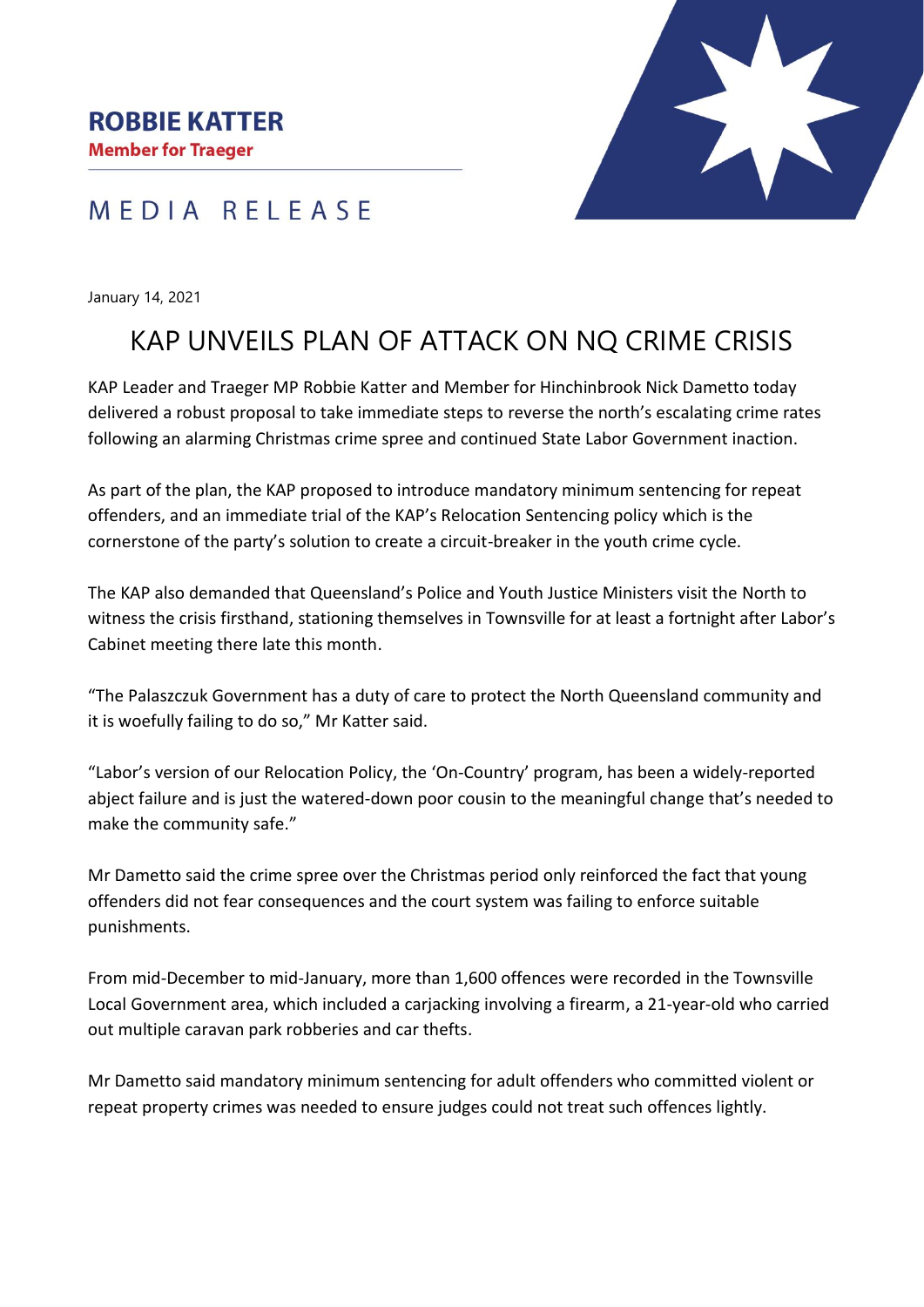#### **ROBBIE KATTER**

**Member for Traeger** 



# MEDIA RELEASE

"Adult offenders found guilty of a crime like carjacking or unlawful use of a motor vehicle should face at least three years in prison, over-riding the current maximum penalty for unlawful motor vehicle use of seven years, which no judge is enforcing," he said.

"Many people say incarceration doesn't work, but what doesn't work is law-abiding citizens being harassed and terrorised day in, day out by scum who are contributing nothing positive to society."

The KAP's call for an immediate trial of Relocation Sentencing followed the widely-criticised failure of the State Government's \$5.6 million On-Country youth trials, with none of the 82 participants finishing the six-week program since beginning in July 2020.

Relocation Sentencing would provide a third sentencing option other than detention or releasing offenders back on to the streets, immediately relocating offenders to a remote facility 800km west of Townsville.

The facility would operate on minimum costs and work closely with Indigenous Elders and youth workers to help offenders develop key life skills and receive the best shot at a successful future.

#### **Keys points of the KAP Relocation Sentencing Policy:**

- 1. Applies to young repeat offenders aged 10-17 who have been identified as 'at-risk' of recidivism and have a demonstrated history of escalating criminality
- 2. Provides alternative sentencing (and/or bail arrangement) options to magistrates/judges when dealing with these offenders
- 3. These alternative sentencing options include 'on-country' programs in a remote and approved location. Ankle bracelets would be used for added security but security would largely be maintained through distance and isolation
- 4. An incentive system based on points and certificate awards would allow the offenders to feel a sense of achievement. This would include qualifications towards things such as a windmill technician, master butcher or stockman, but would not be limited to primary industries